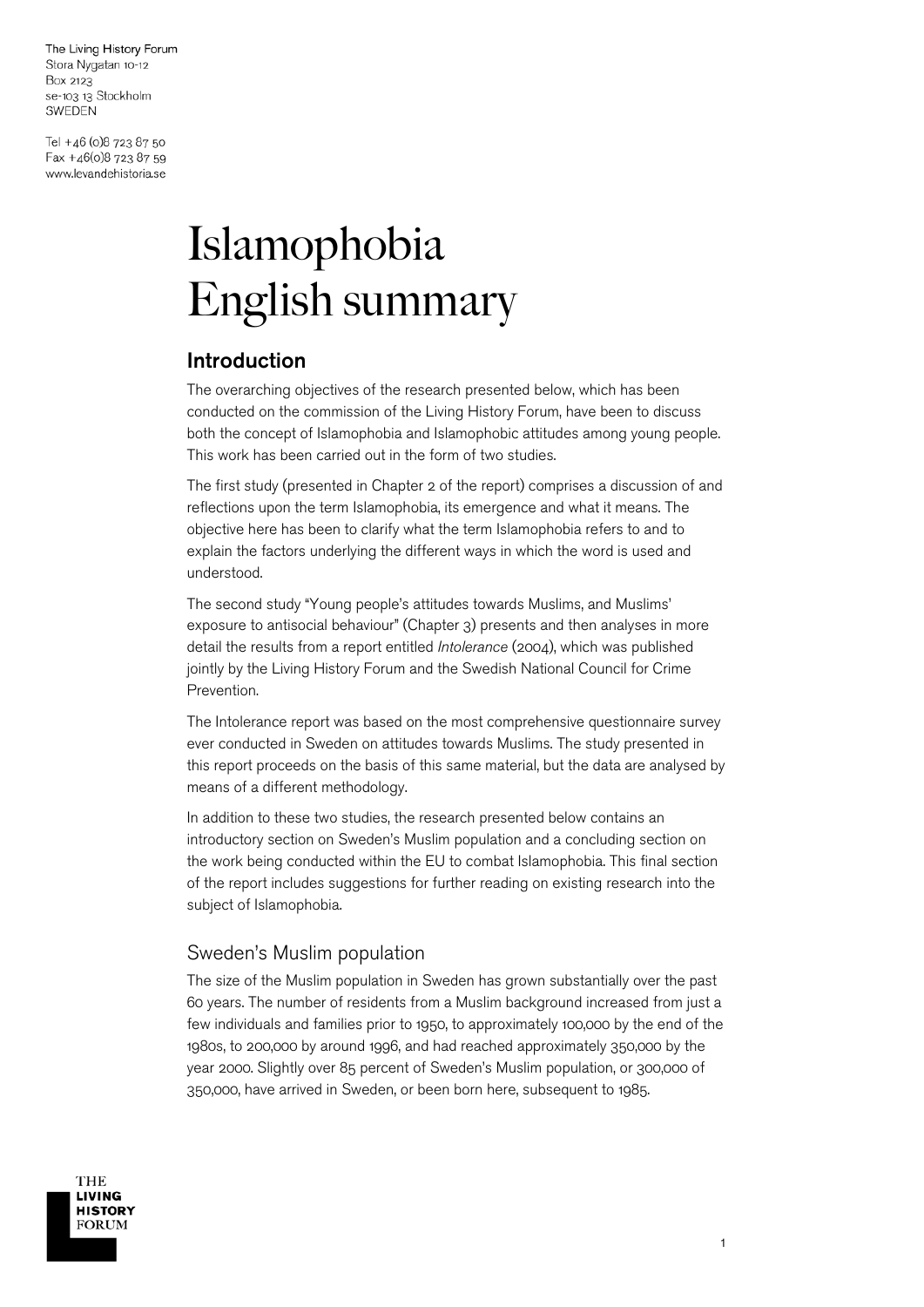Tel +46 (0)8 723 87 50 Fax +46(0)8 723 87 59 www.levandehistoria.se

> Somewhere approaching one-third of the Muslim population is of school age or younger.

The Muslims living in Sweden have their roots all over the world, not least in Turkey, the Balkans, the Eastern Mediterranean, Iraq and Iran. Islam has undergone a transformation from being an exotic sibling to Christianity and Judaism that was practised "over there" to become a religion that is practised "at home" here in Sweden.

As Swedish central government has successively lessened the extent to which it has legitimised its authority and decisions by reference to religion, so tolerance towards religious minorities has increased. At the same time, this trend has led to a situation where religious ideas and practices are more often subjected to harsh criticism. The manifestly free discussion of religious issues in Swedish society, and the ability to make use of religious symbols in the context of comedy, satire, art and literature, may be regarded as characteristic features of Sweden, and ones that, globally speaking, are not shared by many other societies. It is also significant that the Swedish statute book contains no law against blasphemy.

In Sweden today, there is a constant stream of attention being focused on Islam and Muslims. There has been a good deal of discussion of such subjects as male circumcision, female genital mutilation, the slaughter of animals in accordance with religious requirements, religious private schools, the wearing of religious dress in public places, honour violence, Sharia laws and the granting of planning permission for mosques. In some instances the debate has been balanced and reflective, in others careless and sensationalist. Websites maintained by right wing extremists present an image of Sweden as a land under occupation by Muslims. But the discussion of Islam and Muslim issues has roots that go back a long way. Islam has long been the focus of criticism and derogatory comments, and has been perceived as representing something radically different. Between the late seventh century and the nineteenth century, Muslim dynasties were perceived as representing a military threat to southern and eastern Europe, which to some extent they did. This can be seen in religious writings and sometimes in the state policy of Sweden from the sixteenth century onwards. But there was also an admiration of the culture and political power of the Ottoman Empire among the Swedish political elite, particularly during the eighteenth century. During the colonial period, Islam and Muslims came to be perceived as "the inferior other". In the popular culture of the twentieth century, Islam, Muslim environments and Muslims themselves have been viewed as charmingly exotic, erotic, threatening and radically different. Islam and Muslims have also been described as being aggressively missionary, warlike, as oppressors of women and as undemocratic etc. Still others have viewed Islam as a doctrine of Oriental wisdom and as a point of departure for critiquing the "western world".

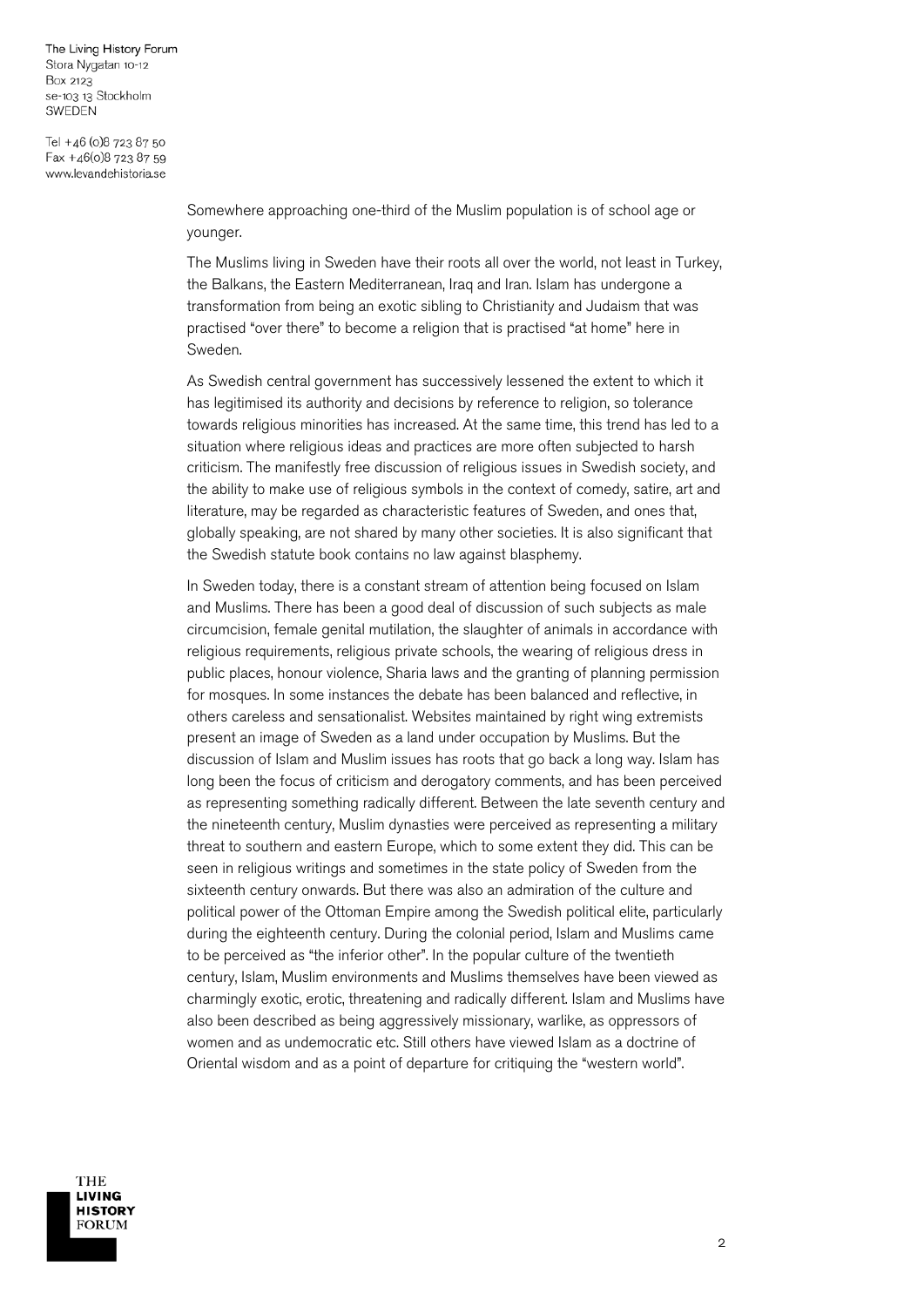Tel +46 (0)8 723 87 50 Fax +46(0)8 723 87 59 www.levandehistoria.se

## Islamophobia  $-$  a word that has been the subject of much debate

The word Islamophobia has appeared from time to time throughout the twentieth century. Up until 1997 it was used with a form of *common sense* significance without any detailed explanation. The oldest evidence of the word's usage this study has been able to find comes from 1918, when the word appeared in French. In 1997, however, something happened. The British think-tank the Runnymede Trust published a report entitled *Islamophobia – a challenge to us all*, which had a major influence on the discussion of Islamophobia. The report attempts to take a holistic approach to Islamophobia, and portrays it as a major problem in British society. The Runnymede Trust's definition of Islamophobia reads:

> The term Islamophobia refers to an unfounded hostility towards Islam. It refers also to the practical consequences of such hostility in unfair discrimination against Muslim individuals and communities, and to the exclusion of Muslims from mainstream political and social affairs." (The Runnymede Trust p. 4)

The intent of the think-tank was to create a concept that would capture a wide variety of Islamophobic phenomena, including for example exposure to verbally and physically offensive behaviour, attacks against mosques and burial sites, discrimination in the employment process or against employees, and laws or policies that do not take the problems faced by Muslims seriously or that do not provide protection against discrimination and so on. There was also an intention to criticise stereotyped, simplistic conceptions of Islam and of Muslims. The Runnymede Trust's approach to discussing Islamophobia has been adopted by many, but has also been the subject of some criticism. Amongst other things, some have argued that the term "unfounded hostility" is rather difficult to understand. Is there an implicit acceptance of the possibility of "well-founded hostility" towards Islam? The think-tank has also been criticised for relying too heavily on the British multicultural debate, which often views ethnic, cultural or religious groupings as collective actors, thereby obstructing a more individualised view of the phenomenon.

In a publication from the EUMC (European Monitoring Centre on Racism and Xenophobia) Åke Sander, Professor of religious studies, suggests a definition of Islamophobia that is consciously different from that of the Runnymede Trust. Sander's definition proceeds from the individual's sense of having been wronged or offended against, and is inspired by amongst other things the legislation on sexual harassment. Sander's objective has been to create a conception of Islamophobia that can function as a point of departure for work in the legal, social and political arenas. There are of course also other definitions and uses of the term Islamophobia.

Three alternative positions have emerged from the discussion of the utility of the term Islamophobia. These comprise those who are positive towards the use of the term Islamophobia, those who are sceptical about the term, and those who reject its use. The principal argument from the positive camp is that we need a term of this kind in order to be able to talk about the offensive behaviour and discrimination that Muslims are subjected to. Representatives of this view often assume that

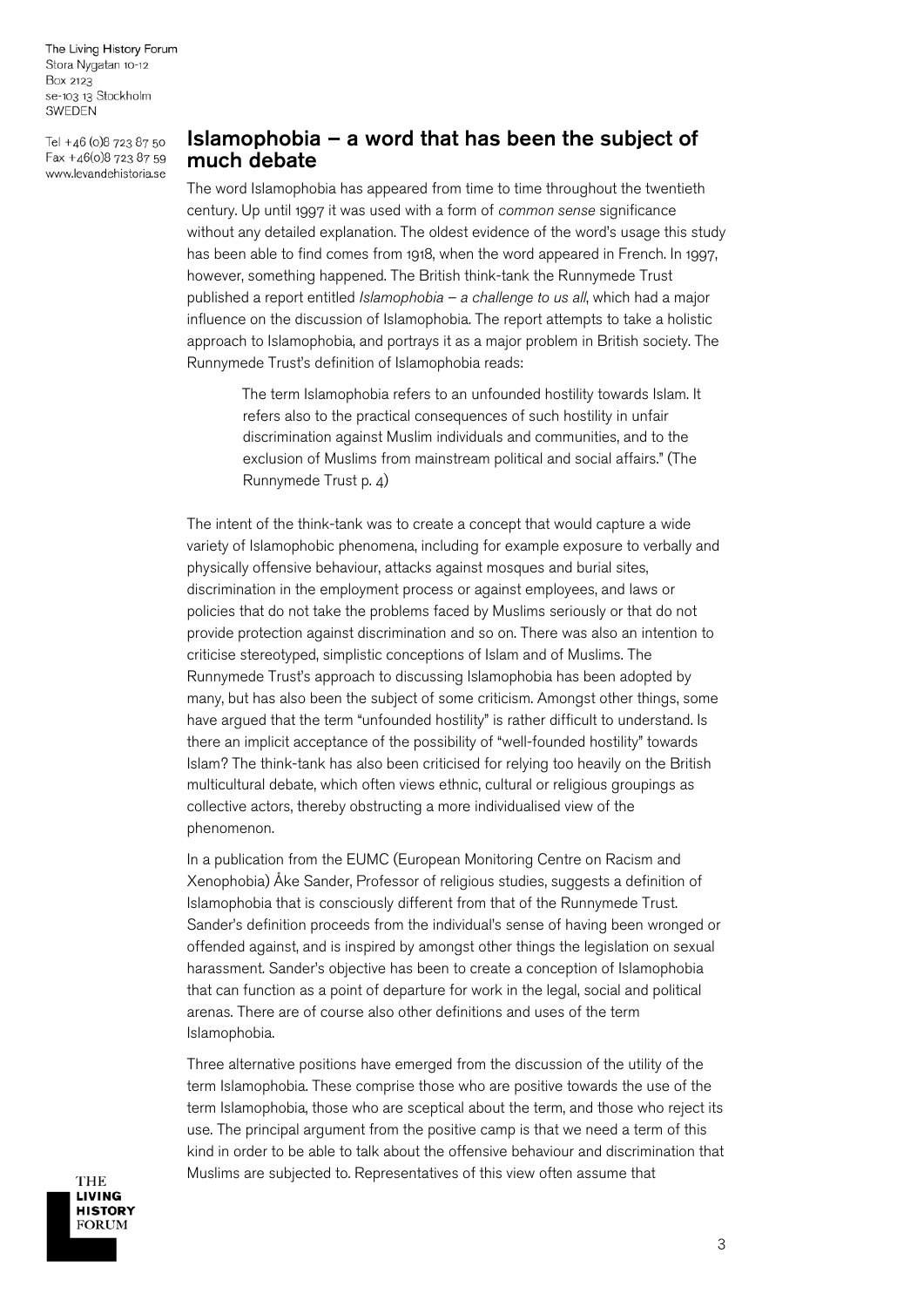Tel +46 (0)8 723 87 50 Fax +46(0)8 723 87 59 www.levandehistoria.se

Islamophobia is a widespread phenomenon and that it exists in many different forms. Those who reject the term argue, however, that those who are positive towards its use exaggerate the extent of the victimisation suffered by Muslims, and that Islamophobia is primarily used as an argument to shield Islam from criticism. They often contend that Islamism  $-$  i.e. radical, political Islam  $-$  is something that should be both criticised and feared. The sceptics note rather that the term Islamophobia is a poor construction in the sense that it suggests the idea that Islamophobia is primarily about a fear of the religion of Islam, something which they argue is a relatively marginal phenomenon. They argue that the central issue is rather that of protecting Muslims against discrimination and other forms of offensive behaviour.

Which of these positions dominates varies across different countries. In the UK and Sweden, the struggle to combat Islamophobia has achieved widespread acceptance as something positive and morally correct. France, by contrast, is dominated by a sceptical attitude, which instead tends to link the term Islamophobia to the attempts of certain Muslims to shield Islam from criticism.

## Forerunners of the Islamophobia concept

The various definitions and discussions of the suitability of the use of the term Islamophobia are more easily understood if we examine a number of similar concepts such as: Orientalism, anti-Semitism, racism and xenophobia. As concepts, each of these terms can improve our understanding of how different people perceive the meaning of Islamophobia. Even though the widespread use of the term Islamophobia is a relatively new phenomenon, those who do use the term draw their inspiration from other, older discussions of discrimination and stereotypes. A number of the central ideas in this area are presented below.

#### *Cultural racism*

In the context of research into racism and xenophobia, there are now many who see cultural racism as the dominant form of racism. Cultural racists conceive of cultures as distinct, fixed entities, with different intrinsic value. "Western culture", as it is commonly termed, ranks highest on this value scale, whereas Islam occupies a much more lowly position. That which is different and inferior is often linked to determined characteristics that individuals are deemed to possess as a result of a shared mentality, culture or religion. Cultural racism transforms culture – or a religion – into the functional equivalent of race. Some researchers working in this field argue that for some time to come, "religion" rather than "culture" or "race" will constitute the most important category in relation to the formulation of racist views.

#### *Xenophobia*

Xenophobia is viewed as part of the universal human condition and is considered to be grounded in the essential structures of human thinking. It is commonplace for a group that is established and occupies a position of power in a certain place to have an idealised image of itself. Furthermore, such groups tend to feel that the values held by the group are self-evident and beyond question. At the same time, they construct an unfavourable image of newcomers, economically inferior groups, or any other group that can be portrayed in terms of being "the others". These images may be founded in real conditions, but selection principles are always such

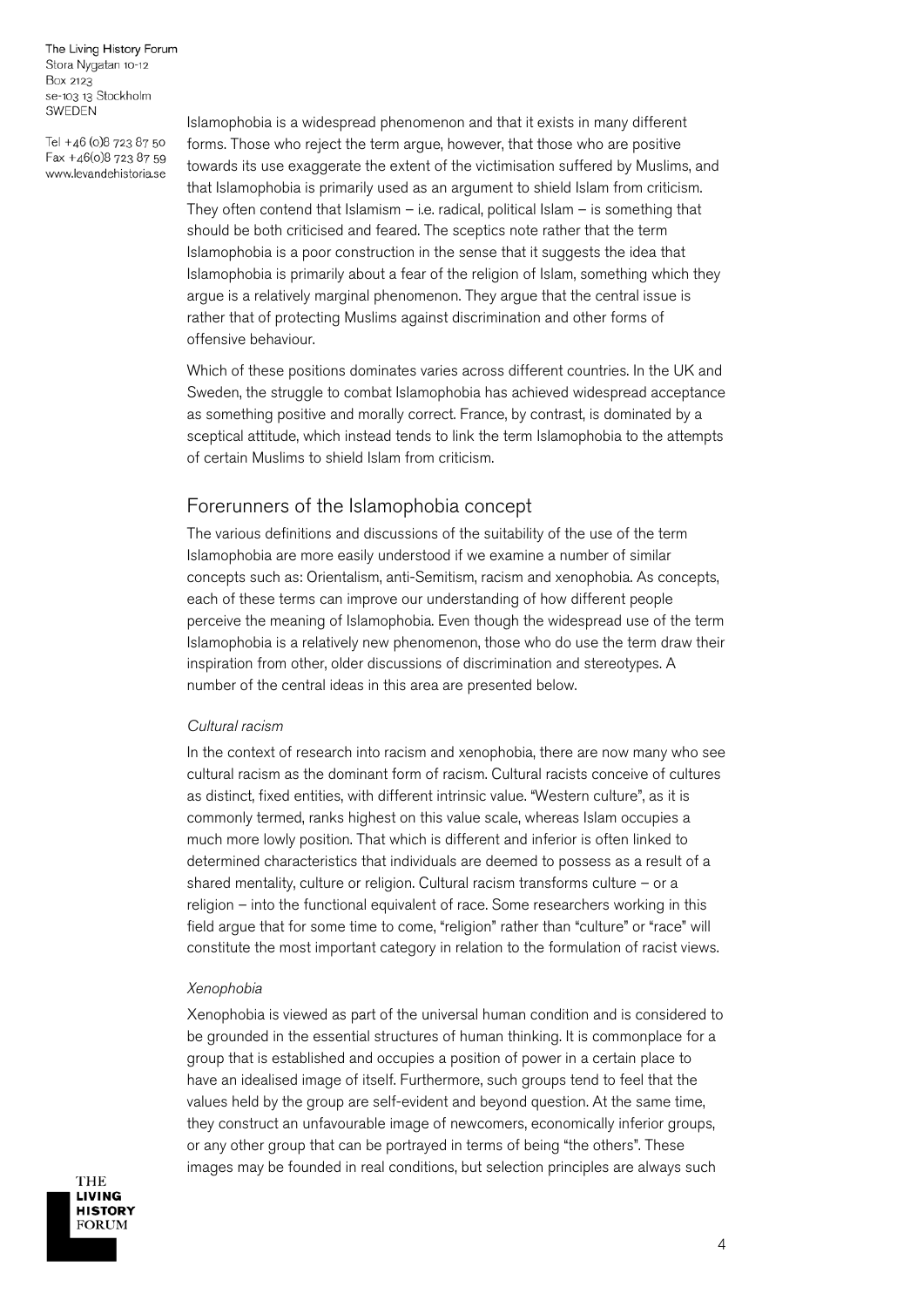Tel +46 (0)8 723 87 50 Fax +46(0)8 723 87 59 www.levandehistoria.se

that examples which tend to confirm these images weigh more heavily than those that do not serve to confirm them. More advanced analyses of power relations emphasize the way in which those who are subjected to domination also construct stereotyped conceptions of "the others", including both other weak groups and those who dominate.

#### *The critique of the colonial mentality*

Part of the discussion around the Islamophobia concept has been inspired by the critical perspectives on power that are to be found in certain discussions of racism, Orientalism and anti-Semitism. The European nation states and their colonialism are viewed as constituting the basis of a racist and Eurocentric mentality that has amongst other things produced a situation where those who deviate from a religious, ethnic or appearance-based norm are perceived as inferior. The elite is attributed responsibility for the existence of racism.

#### *Orientalism and Islam*

There are also links between the Islamophobia concept and the critique of Orientalism, i.e. the critique of the way in which the western world has first created a fictitious geographical area – the Orient – and then produced knowledge about this fictitious creation. One of the central elements in the critique of Orientalism is the discussion of the way Islam has been portrayed in a stereotyped, negative fashion in "the West".

The critique is founded on a theoretically advanced calling into question of the objectivity of enlightenment thought in its entirety. In this particular context, the argument is that knowledge about Islam is based more on political, social and economic interests in "the West" than it is on any continuous impulses from lived or theological Islam. This Western-formulated knowledge is thus produced first and foremost in relation to itself, and it is this knowledge that experts and journalists primarily enter into dialogue with when making statements about Islam.

#### *Anti-Semitism and Islamophobia*

While "race" and "foreign" have no self-defined content, both Judaism and Islam are concrete and substantial phenomena. Just as is the case with Judaism and the Jews, it may be difficult to distinguish between criticisms of Muslims as a population, Muslims as a theological label for the followers of Islam, and Islam as a system of religion. The fact that is furthermore common for Islam to be objectified, for Muslims to be perceived as a kind of ethnic group, and for cultures to be perceived as being clearly defined and internally homogeneous, does not make it any easier to distinguish what is well-meaning, ignorant or clumsy from what is malevolent and Islamophobic. Anti-Semitism and Islamophobia have distinct histories (although they are sometimes interwoven) but may be seen to be based on the same type of thinking. The use of the term Islamophobia is also similar to, and is probably inspired by, the use of the term anti-Semitism.

#### *Recent discussions of discrimination within the EU*

Discussions of racism and xenophobia emphasize the individual's right not to be defined in terms of value-based categories that are employed in a discriminatory manner. When a person applies for a job, their sex, ethnicity and religious affiliations should be irrelevant. This idea has been incorporated into the understanding of

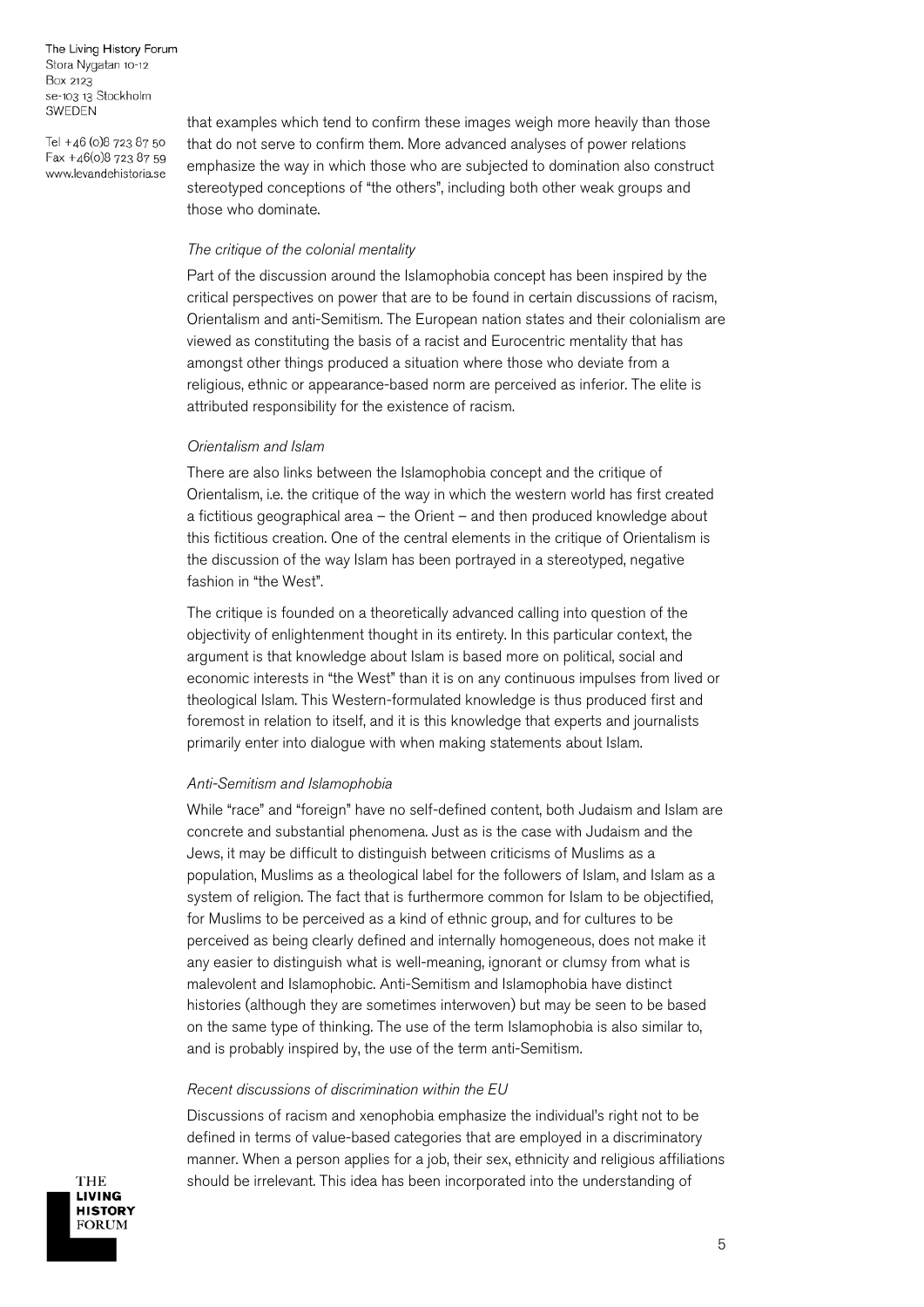Tel +46 (0)8 723 87 50 Fax +46(0)8 723 87 59 www.levandehistoria.se

Islamophobia. "Muslim" may not be used as a category of significance in relation to a person's attempts to find work or housing, or their status as a student or worker etc. At the same time, all this is complicated by amongst other things the discussion of Orientalism and the ideal of diversity, which often assigns different groups the right to their own identity or culture. Seeing, respecting and appreciating someone for his/her religious affiliation and at the same time ensuring these factors exert no influence can be a difficult balance to strike.

#### *Summary of the forerunners*

In combination, the ideas presented by research into racism, Orientalism and anti-Semitism on Eurocentric (cultural) racism, on the individualised focus of antidiscrimination legislation, on the group-focus of multiculturalism, on the Orientalist discussion's demonstration of stereotyped portrayals of Islam and Muslims, and the emphasis placed by the discussion of xenophobia on the existence of a general tendency to shun the unfamiliar, together produce something quite unique. Not all of the possible connotations of "Islamophobia" are employed in the different uses of the word, of course. It is nonetheless often possible to discern several of the above named elements in the majority of definitions or uses of the term Islamophobia. Expressions of Islamophobia have a long tradition of their own, which is distinct from, but to some extent also interwoven with, racism, anti-Semitism and xenophobia. The discussion around Islamophobia also differs in some respects from that surrounding Orientalism. While the former most commonly refers to discrimination against Muslims, the latter focuses rather on a critique of the ways in which knowledge about Muslims and Islam has been constructed.

## Legal and moral dimensions

One problem with the discussion surrounding Islamophobia is that the distinction between legal and moral dimensions tends to disappear. Certain aspects of Islamophobia fall under different pieces of anti-discriminatory legislation or legislation on racial agitation, while other aspects may be seen as morally reprehensible (on the basis of e.g. humanist and anti-racist positions) or as being based on ignorance. In this context it is important to clarify what is protected in law and what isn't, i.e. both the forms of expression that are protected by law, and the forms that the law protects against. It is also important that hate crimes with Islamophobic motives, for example, are presented separately in official statistics in order to clarify the extent of the phenomenon. This is something that the Swedish National Council for Crime Prevention has been commissioned to do beginning in 2006. Events are continuously taking place that put our societies' laws and norms to the test, and we should ask ourselves where we want the limits of the law to be drawn in the future.

One central issue in this context is that of the relationship between criticisms of Islam and of Muslims and the legislation on racial agitation. When seeking to define a legal protection for Muslims against offensive behaviours, society should safeguard the essential freedom to discuss and criticise both political and religious ideas and expressions and the actions and values of those who follow a given religion. At the same time, harsh criticisms directed at a given religion are often perceived as offensive by those affiliated with this religion, and some react in a protectionist manner. A distinction that may appear logical from a legal perspective, between criticisms of ideas on the one hand and offensive behaviours directed

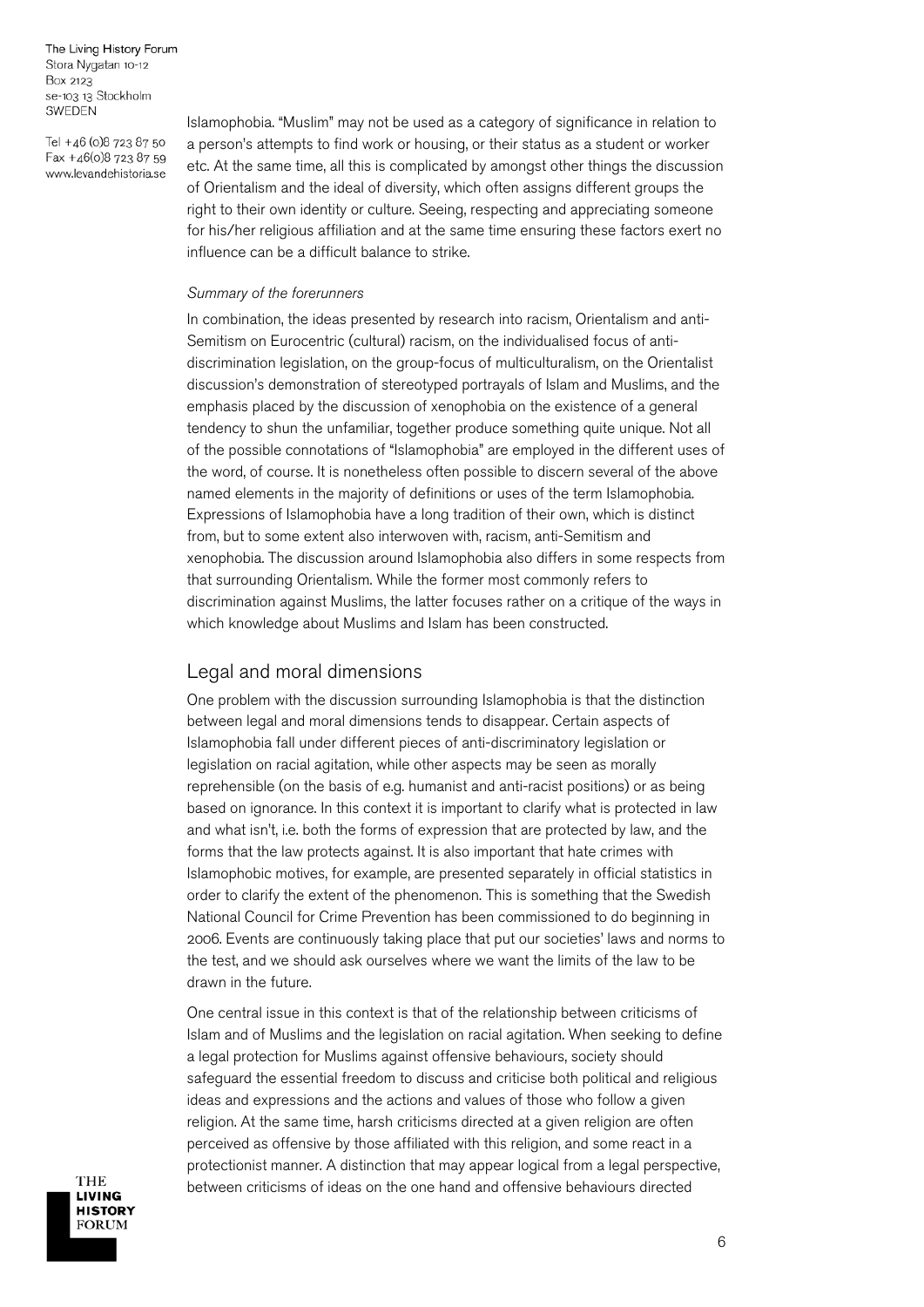Tel +46 (0)8 723 87 50 Fax +46(0)8 723 87 59 www.levandehistoria.se

against a given group on the other, is not necessarily easy to apply when we weigh in the arguments and reactions of individuals. If we • like Sander • feel that we must take the individual's perception of being offended against as the point of departure for a discussion of Islamophobia, how then are we to deal, for example, with differences in conceptions of how religious symbols, persons and dogmas may be represented? In a gobalised world characterised by substantial levels of migration, there is a mingling of different viewpoints and the atmosphere easily becomes quite hostile. At the same time it is important to note that conflicts can also lead to an improved understanding of, and insight into, the views held by others.

There is a tendency today to view Muslims as an homogeneous group. Muslim culture is spoken of in a way that suggests the existence of a culture that is common to all Muslims and that affects them irrespective of their origins and irrespective of differences in the way individuals view their religion. By this means "Muslim" becomes a significative category that can be used by politicians, researchers and the media, for example, but also by representatives of Muslims. There is no homogeneous group of Muslims in Sweden, however, but rather only a Muslim population. Viewing Muslims as an homogeneous group may serve to conceal other group affiliations of individual Muslims such as nationality, ethnicity, class and sex, as well as their individual life projects. It is important to be aware that this constitutes one aspect of Islamophobia. The concept "Muslim", perceived in terms of an homogeneous culture-producing identity, becomes the functional equivalent of race. In this context it is interesting to reflect upon the actual purpose of the criticisms of Islam expressed by certain individuals or groups. Criticising Islam may constitute a means of conducting what is commonly referred to as racial agitation whilst staying within the confines of the law.

## Satisfying a need

The term Islamophobia has a purpose to serve and has already had a major impact. It has led to debate and to attention being focused on issues relating to discriminatory attitudes and actions directed against Muslims and has succeeded in placing the question of the plausibility of portrayals of Islam on the agenda. As many have pointed out, Islamophobia is a far from ideal term, but it "rolls off the tongue" rather nicely and refers to something concrete that we need to talk about

## Young people's attitudes towards Muslims and Muslims' exposure to antisocial behaviour

The principal objective of the statistical study has been to clarify and examine in more detail the results presented in the intolerance report on young people's attitudes towards Muslims, and on the relationships between these attitudes and a large number of background factors. We have also analysed the extent to which Muslims are exposed to offensive behaviour as a result of their religion.

The material employed in the principal analysis comprises a representative sample of 9,498 non-Muslim youths (4,680 girls and 4,818 boys) between 14-18 years of age. The analysis of victimisation as a result of religion is based on those who reported themselves to be Muslims – 565 individuals in total, of whom 56,1 percent are girls and 43,9 percent boys.

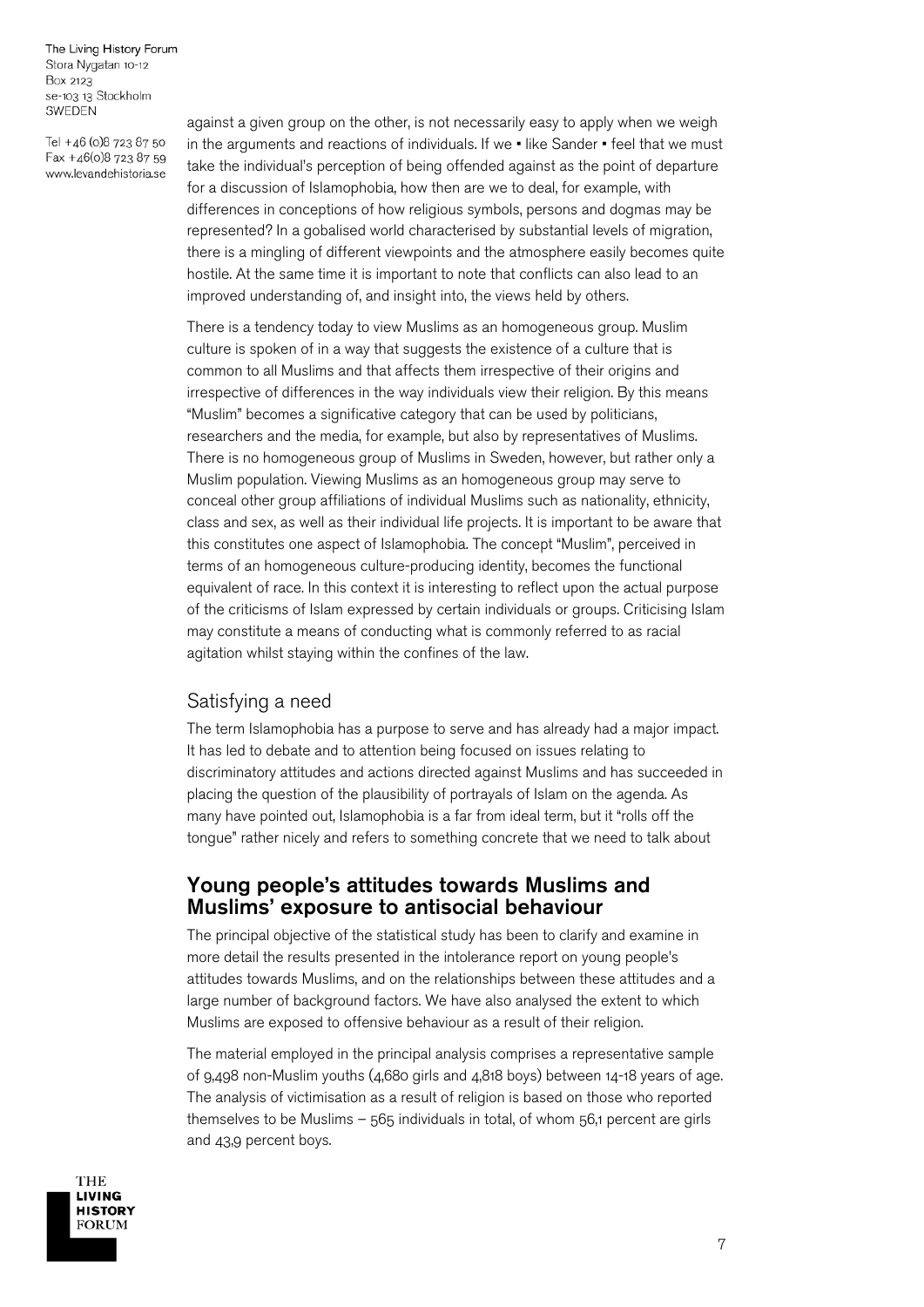Tel +46 (0)8 723 87 50 Fax +46(0)8 723 87 59 www.levandehistoria.se

The analysis of non-Muslim youths' attitudes to Muslims is based on a section of the questionnaire which included a number of items relating to young people's attitudes towards Muslims in Sweden. These items are often formulated in the form of statements, with the respondents then being asked to indicate the extent to which they agree or disagree with these statements.

The statistical method employed in this study (multiple regression) means that we can control for the effects of several different background factors simultaneously. By this means we are able to show which background factors are related to youths' attitudes towards Muslims and can control for the effects of all the other variables included in the model.

The other analysis, which focuses on Muslims' exposure to victimisation as a result of their religion, is based on questionnaire items focusing on the extent to which the respondents feel they have been victimised as a result of their religion by means of having been insulted, threatened, socially excluded, hit or exposed to threatening email, text, or Internet chat messages. Differences in the level of victimisation are analysed on the basis of the respondents' sex, type of school, region and place of birth. We also compare the victimisation of Muslim youth with that experienced by Christian youth.

## Attitudes to Muslims – various background factors

Our analysis shows that a large number of variables have a significant positive or negative effect on young people's attitudes towards Muslims, while at the same time controlling the effects of other factors.

We can see that:

- Youths in their final year of secondary education have a more positive attitude than those in other year groups.
- Knowing someone who is a Muslim produces a more positive attitude by comparison with youths who do not know any Muslims.
- Youths born in Sweden have more negative attitudes towards Muslims than youths born outside Sweden.
- The socio-economic background of young people (measured in terms of parental occupation) has a significant effect on their attitude towards Muslims. Youths whose parents have at least intermediate grade academic or white collar occupations are more positive than those whose parents come from other occupational groups.
- **Psychological and social psychological factors, in this case increased levels of** restlessness and aggression, have a negative effect on attitudes to Muslims.

We have also been able to show that factors associated with the school environment and the school program followed by the youths in question are associated with differences in the youths' attitudes towards Muslims. It should be noted here, however, that the choice of school program is largely determined by the parents' socio-economic background, which is thus the real "explanatory" factor in this regard. Thus we see that:

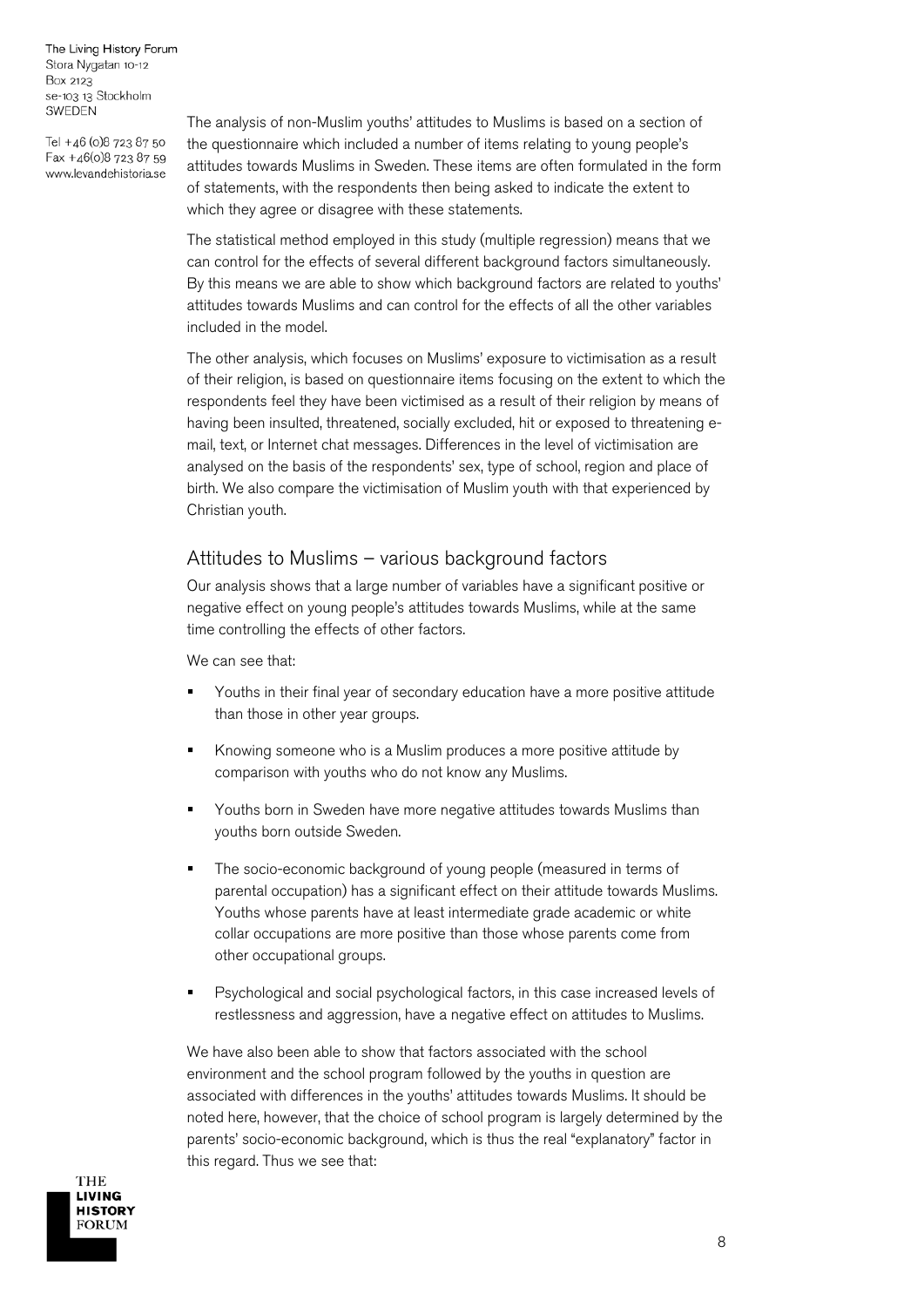Tel +46 (0)8 723 87 50 Fax +46(0)8 723 87 59 www.levandehistoria.se

- The higher the youths' grades, and the more they enjoy school, the more positive their attitudes towards Muslims.
- Students on the individual program present a much more negative attitude towards Muslims than do youths in other secondary education programs.

The analyses show further that:

 Both boys and girls who have stereotyped, inflexible conceptions of gender roles have more negative attitudes towards Muslims than those who possess other views on gender roles. Interestingly, the differences that previous studies have found between boys and girls are largely explained by differences in gender-role perceptions. When the effects of these perceptions are included in the statistical analysis, sex differences in levels of intolerance disappear.

The analysis also shows that *local/regional* factors, categorised on the basis of various economic, political and population-based criteria have a certain impact on youths' attitudes towards Muslims. Amongst other things, we have found that:

Boys living in municipalities with relatively high levels of unemployment, a high proportion of immigrants in the local population, and with relatively large industrial sectors, have more negative attitudes than boys living in other municipalities. No such correlation was found among girls.

Other factors associated with the local community, such as the presence of populist right wing parties on the local council, were also found to be correlated with youths' attitudes towards Muslims. A higher general level of intolerance was found in those municipalities where Sverigedemokraterna (the Sweden Democrats – currently the largest populist right wing party in Sweden) had seats on the local council than in municipalities where this was not the case.

Finally, youths who feel that they are subject to some form of *exclusion from mainstream society* are more negative in their attitude towards Muslims than are those who lack such feelings.

## Victimisation as a result of religious affiliation

The questionnaire also included items on the youths' own experiences of exposure to various forms of harassment and violence as a result of their religious affiliation, and interesting results were also produced by this analysis. Almost one in four Muslim girls and boys has been exposed to some form of offensive treatment at some point during the year prior to the survey. With the exception of exposure to physical violence, girls report higher levels of victimisation than boys. Those living in metropolitan areas report the lowest levels of victimisation. Levels of victimisation are greater among those in compulsory education than among those in secondary education, a finding which is in line with the results from our previous analysis, where youths in their third year of secondary education in particular were found to have a more positive attitude towards Muslims.

The Muslims that perceive themselves as being religious report being exposed to offensive behaviour to a greater extent than those who perceive themselves to be non-religious. Further, Muslim youths are in general subject to significantly more victimisation than other youths, even more so than religious Christian youths, who are in turn exposed to higher levels of victimisation than Christians who do not